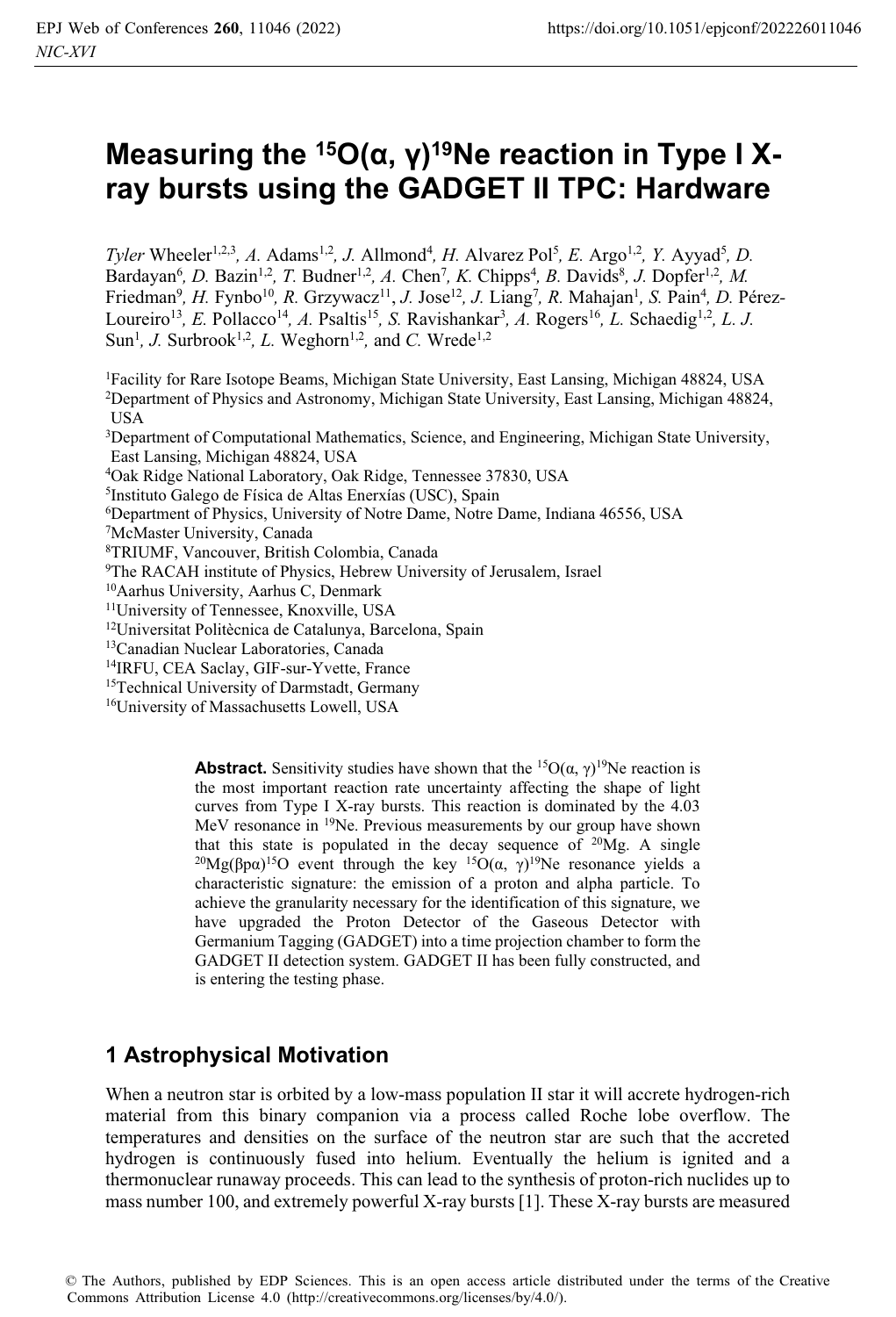using space based telescopes, and the shape of the resulting light curves can in principle reveal interesting properties of the neutron star itself (mass, radius, crust elemental abundance). However, there are nuclear reaction rate uncertainties that significantly affect the shapes of simulated light curves [2]. Sensitivity studies have shown that for breakout temperatures of ~0.5 GK, the <sup>15</sup>O( $\alpha$ ,  $\gamma$ )<sup>19</sup>Ne reaction is the most important reaction rate uncertainty that needs to be determined to properly constrain the modelling of Type I X-ray burst light curves [3].

# **2 Measuring the Reaction**

Ideally, we would measure the <sup>15</sup>O( $\alpha$ ,  $\gamma$ )<sup>19</sup>Ne reaction directly, but given that <sup>15</sup>O is radioactive ( $t_{1/2} \sim 122$  s), beams of sufficient intensity are not currently available. However, the resonance strength, and by extension the reaction rate, can be determined indirectly from the spin, lifetime, and alpha particle branching ratio ( $\Gamma_{\alpha}/\Gamma$ ). The spin and lifetime are well known, so only  $\Gamma_{\alpha}/\Gamma$  needs to be measured [4]. Thankfully, only one dominant resonance determines the <sup>15</sup>O( $\alpha$ ,  $\gamma$ )<sup>19</sup>Ne reaction rate, which corresponds to the 4.03 MeV state in <sup>19</sup>Ne. We need only feed this one state to determine  $\Gamma_{\alpha}/\Gamma$  [4]. There have been attempts to measure  $\Gamma_{\alpha}/\Gamma$  using direct reactions to populate the 4.03 MeV state, but such attempts have only produced a strong upper limit of  $(2.9 \pm 2.1) \times 10^{-4}$  [5]. We have proposed a different method for populating the state that will allow us to measure a finite value for  $\Gamma_{\alpha}/\Gamma$ . Previous measurements by our group have shown that this state is populated in the <sup>20</sup>Mg( $\beta$ p $\alpha$ ) decay sequence. Additionally, a single <sup>20</sup>Mg( $\beta$ pα)<sup>15</sup>O event through the key <sup>15</sup>O( $\alpha$ ,  $\gamma$ )<sup>19</sup>Ne resonance yields a characteristic signature—the simultaneous emission of a proton and alpha particle [6]. This signature is a unique 3D topology that will allow for a finite measurement of  $\Gamma_{\alpha}/\Gamma$  and, hence, the thermonuclear rate of the reaction.

To produce the requisite amount of  $20Mg$  for this experiment we will be running at the Facility for Rare Isotope Beams (FRIB). FRIB is the new nuclear facility being built at Michigan State University that will be operational in 2022. Our PAC approved FRIB experiment will use a  $36$ Ar primary beam that will impinge on a  $12$ C target to create a fast beam of <sup>20</sup>Mg that will feed the 4.03 MeV <sup>19</sup>Ne resonance.

# **3 GADGET II**

To achieve the granularity necessary for the identification of the events of interest, we have upgraded the Proton Detector of the Gaseous Detector with Germanium Tagging (GADGET) into a time projection chamber to form the GADGET II detection system. GADGET II has three distinct elements: a beam-pipe cross with a beam energy degrader and a silicon detector for beam particle identification, the Segmented Germanium Array (SeGA) for γ detection, and the TPC that fits inside SeGA (see figure 1, left panel) [7].

 The TPC will allow us to reconstruct 3D images of the decay events inside our detector. Conventional cuts complemented by image reconstruction will enable a background-free measurement of the proton-alpha coincidence events of interest. Our TPC has a compact cylindrical geometry and will be filled with a gas such as P10 (90% Argon, 10% Methane) that acts both as a beam stop for the fast  $^{20}Mg$  beam and the detection medium via ionization electrons. A homogeneous electric field causes the electrons to drift until the charge cluster is collected on a resistive Micromegas. The Micromegas was constructed by the European Organization for Nuclear Research (CERN) and is comprised of over one thousand 2.2 x 2.2 mm2 pads that will provide the necessary position resolution in 2D, and the difference in drift time for the arriving electrons will provide the third dimension. Once 3D images of decay